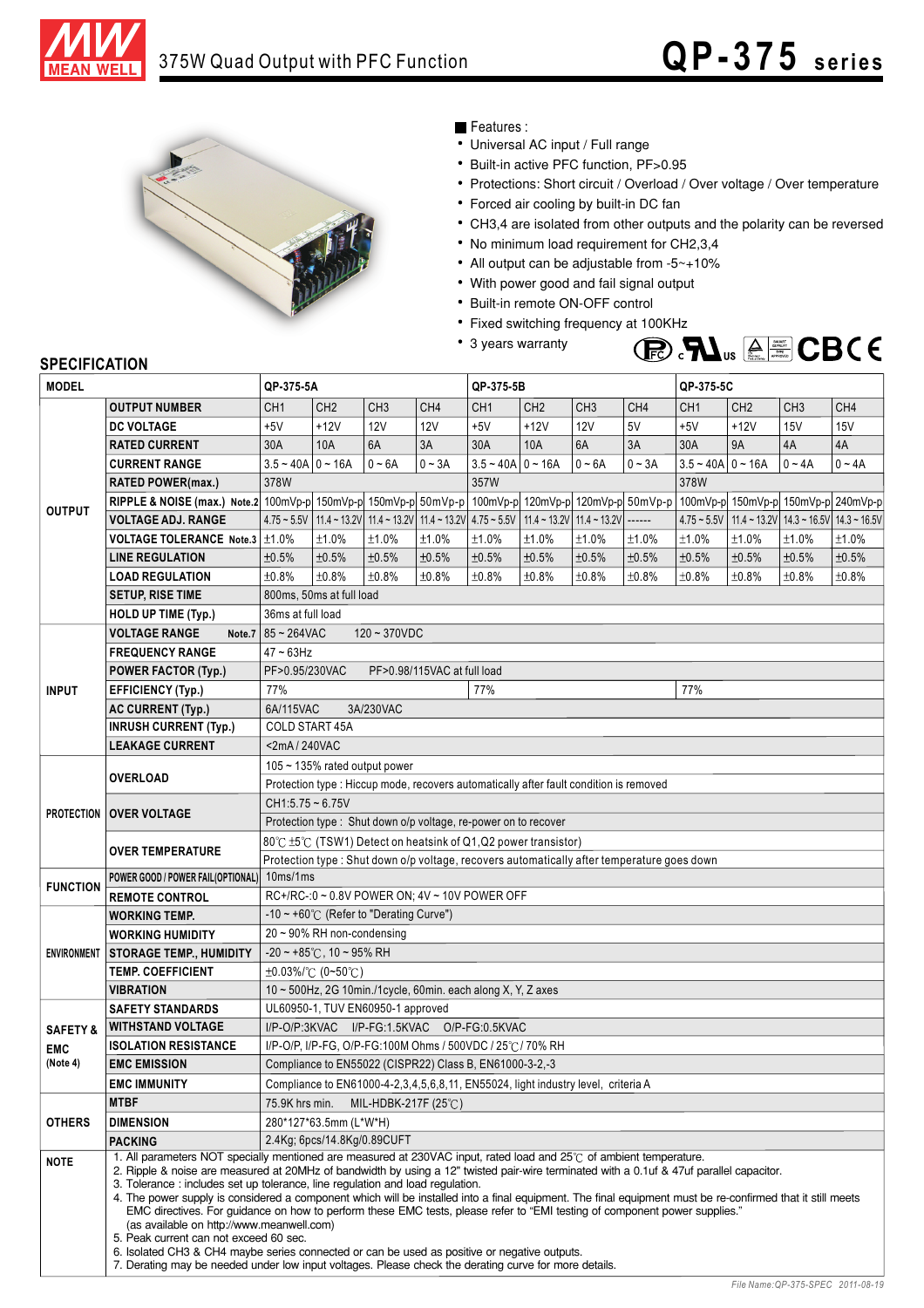



## Features :

- Universal AC input / Full range
- Built-in active PFC function, PF>0.95
- Protections: Short circuit / Overload / Over voltage / Over temperature
- Forced air cooling by built-in DC fan
- CH3,4 are isolated from other outputs and the polarity can be reversed
- No minimum load requirement for CH2,3,4
- All output can be adjustable from -5~+10%
- With power good and fail signal output
- Built-in remote ON-OFF control
- Fixed switching frequency at 100KHz
- 3 years warranty



## **SPECIFICATION**

| <b>MODEL</b>                                                                                                                                                        |                                                                                                                                                                                                                            | QP-375-5D                                                                                                                                                                                                                                                                                                                                                                       |                                   |                                                              |                 | QP-375-5E                                                                                   |                 |                 |                   |  |  |  |  |
|---------------------------------------------------------------------------------------------------------------------------------------------------------------------|----------------------------------------------------------------------------------------------------------------------------------------------------------------------------------------------------------------------------|---------------------------------------------------------------------------------------------------------------------------------------------------------------------------------------------------------------------------------------------------------------------------------------------------------------------------------------------------------------------------------|-----------------------------------|--------------------------------------------------------------|-----------------|---------------------------------------------------------------------------------------------|-----------------|-----------------|-------------------|--|--|--|--|
|                                                                                                                                                                     | <b>OUTPUT NUMBER</b>                                                                                                                                                                                                       | CH <sub>1</sub>                                                                                                                                                                                                                                                                                                                                                                 | CH <sub>2</sub>                   | CH <sub>3</sub>                                              | CH <sub>4</sub> | CH <sub>1</sub>                                                                             | CH <sub>2</sub> | CH <sub>3</sub> | CH <sub>4</sub>   |  |  |  |  |
|                                                                                                                                                                     | <b>DC VOLTAGE</b>                                                                                                                                                                                                          | $+5V$                                                                                                                                                                                                                                                                                                                                                                           | $+12V$                            | 12V                                                          | <b>24V</b>      | $+5V$                                                                                       | $+12V$          | <b>24V</b>      | <b>24V</b>        |  |  |  |  |
|                                                                                                                                                                     | <b>RATED CURRENT</b>                                                                                                                                                                                                       | 30A                                                                                                                                                                                                                                                                                                                                                                             | <b>9A</b>                         | 4A                                                           | 3A              | 30A                                                                                         | <b>9A</b>       | 3A              | 2A                |  |  |  |  |
|                                                                                                                                                                     | <b>CURRENT RANGE</b>                                                                                                                                                                                                       | $3.5 - 40A$                                                                                                                                                                                                                                                                                                                                                                     | $0 - 16A$                         | $0 - 6A$                                                     | $0 - 3A$        | $3.5 - 40A$                                                                                 | $0 - 16A$       | $0 - 4A$        | $0 - 3A$          |  |  |  |  |
|                                                                                                                                                                     | <b>RATED POWER(max.)</b>                                                                                                                                                                                                   | 378W<br>378W                                                                                                                                                                                                                                                                                                                                                                    |                                   |                                                              |                 |                                                                                             |                 |                 |                   |  |  |  |  |
|                                                                                                                                                                     | RIPPLE & NOISE (max.) Note.2 100mVp-p                                                                                                                                                                                      |                                                                                                                                                                                                                                                                                                                                                                                 | 120mVp-p                          | 120mVp-p                                                     | 240mVp-p        | $100mVp-p$                                                                                  | $120mVp-p$      | 120mVp-p        | 240mVp-p          |  |  |  |  |
|                                                                                                                                                                     | <b>VOLTAGE ADJ. RANGE</b>                                                                                                                                                                                                  | $4.75 - 5.5V$                                                                                                                                                                                                                                                                                                                                                                   | $11.4 - 13.2V$                    | $11.4 - 13.2V$                                               | $22.8 - 26.4V$  | $4.75 - 5.5V$                                                                               | $11.4 - 13.2V$  | $22.8 - 26.4V$  | $22.8 \sim 26.4V$ |  |  |  |  |
|                                                                                                                                                                     | VOLTAGE TOLERANCE Note.3   ±1.0%                                                                                                                                                                                           |                                                                                                                                                                                                                                                                                                                                                                                 | ±1.0%                             | ±1.0%                                                        | ±1.0%           | ±1.0%                                                                                       | ±1.0%           | ±1.0%           | ±1.0%             |  |  |  |  |
|                                                                                                                                                                     | <b>LINE REGULATION</b>                                                                                                                                                                                                     | ±0.5%                                                                                                                                                                                                                                                                                                                                                                           | ±0.5%                             | ±0.5%                                                        | ±0.5%           | ±0.5%                                                                                       | ±0.5%           | $\pm 0.5\%$     | ±0.5%             |  |  |  |  |
|                                                                                                                                                                     | <b>LOAD REGULATION</b>                                                                                                                                                                                                     | ±0.8%                                                                                                                                                                                                                                                                                                                                                                           | ±0.8%                             | ±0.8%                                                        | ±0.8%           | ±0.8%                                                                                       | ±0.8%           | ±0.8%           | ±0.8%             |  |  |  |  |
|                                                                                                                                                                     | <b>SETUP, RISE TIME</b>                                                                                                                                                                                                    | 800ms, 50ms at full load                                                                                                                                                                                                                                                                                                                                                        |                                   |                                                              |                 |                                                                                             |                 |                 |                   |  |  |  |  |
|                                                                                                                                                                     | <b>HOLD UP TIME (Typ.)</b>                                                                                                                                                                                                 | 36ms at full load                                                                                                                                                                                                                                                                                                                                                               |                                   |                                                              |                 |                                                                                             |                 |                 |                   |  |  |  |  |
|                                                                                                                                                                     | <b>VOLTAGE RANGE</b><br>Note.7                                                                                                                                                                                             | 85~264VAC                                                                                                                                                                                                                                                                                                                                                                       | $120 - 370VDC$                    |                                                              |                 |                                                                                             |                 |                 |                   |  |  |  |  |
|                                                                                                                                                                     | <b>FREQUENCY RANGE</b>                                                                                                                                                                                                     | $47 - 63$ Hz                                                                                                                                                                                                                                                                                                                                                                    |                                   |                                                              |                 |                                                                                             |                 |                 |                   |  |  |  |  |
| <b>OUTPUT</b><br><b>INPUT</b><br><b>PROTECTION OVER VOLTAGE</b><br><b>FUNCTION</b><br><b>SAFETY &amp;</b><br><b>EMC</b><br>(Note 4)<br><b>OTHERS</b><br><b>NOTE</b> | <b>POWER FACTOR (Typ.)</b>                                                                                                                                                                                                 | PF>0.95/230VAC<br>PF>0.98/115VAC at full load                                                                                                                                                                                                                                                                                                                                   |                                   |                                                              |                 |                                                                                             |                 |                 |                   |  |  |  |  |
|                                                                                                                                                                     | <b>EFFICIENCY (Typ.)</b>                                                                                                                                                                                                   | 78%                                                                                                                                                                                                                                                                                                                                                                             |                                   |                                                              |                 | 78%                                                                                         |                 |                 |                   |  |  |  |  |
|                                                                                                                                                                     | <b>AC CURRENT (Typ.)</b>                                                                                                                                                                                                   | 6A/115VAC<br>3A/230VAC                                                                                                                                                                                                                                                                                                                                                          |                                   |                                                              |                 |                                                                                             |                 |                 |                   |  |  |  |  |
|                                                                                                                                                                     | <b>INRUSH CURRENT (Typ.)</b>                                                                                                                                                                                               | COLD START 45A                                                                                                                                                                                                                                                                                                                                                                  |                                   |                                                              |                 |                                                                                             |                 |                 |                   |  |  |  |  |
|                                                                                                                                                                     | <b>LEAKAGE CURRENT</b>                                                                                                                                                                                                     | <2mA/240VAC                                                                                                                                                                                                                                                                                                                                                                     |                                   |                                                              |                 |                                                                                             |                 |                 |                   |  |  |  |  |
|                                                                                                                                                                     |                                                                                                                                                                                                                            | 105 ~ 135% rated output power                                                                                                                                                                                                                                                                                                                                                   |                                   |                                                              |                 |                                                                                             |                 |                 |                   |  |  |  |  |
|                                                                                                                                                                     | <b>OVERLOAD</b>                                                                                                                                                                                                            | Protection type : Hiccup mode, recovers automatically after fault condition is removed                                                                                                                                                                                                                                                                                          |                                   |                                                              |                 |                                                                                             |                 |                 |                   |  |  |  |  |
|                                                                                                                                                                     |                                                                                                                                                                                                                            | $CH1:5.75 - 6.75V$                                                                                                                                                                                                                                                                                                                                                              |                                   |                                                              |                 |                                                                                             |                 |                 |                   |  |  |  |  |
|                                                                                                                                                                     |                                                                                                                                                                                                                            | Protection type: Shut down o/p voltage, re-power on to recover                                                                                                                                                                                                                                                                                                                  |                                   |                                                              |                 |                                                                                             |                 |                 |                   |  |  |  |  |
|                                                                                                                                                                     |                                                                                                                                                                                                                            | 80℃ ±5℃ (TSW1) Detect on heatsink of Q1,Q2 power transistor)                                                                                                                                                                                                                                                                                                                    |                                   |                                                              |                 |                                                                                             |                 |                 |                   |  |  |  |  |
|                                                                                                                                                                     | <b>OVER TEMPERATURE</b>                                                                                                                                                                                                    |                                                                                                                                                                                                                                                                                                                                                                                 |                                   |                                                              |                 | Protection type : Shut down o/p voltage, recovers automatically after temperature goes down |                 |                 |                   |  |  |  |  |
|                                                                                                                                                                     | 10ms/1ms<br>POWER GOOD / POWER FAIL(OPTIONAL)<br>RC+/RC-: 0 ~ 0.8V POWER ON; 4V ~ 10V POWER OFF<br><b>REMOTE CONTROL</b>                                                                                                   |                                                                                                                                                                                                                                                                                                                                                                                 |                                   |                                                              |                 |                                                                                             |                 |                 |                   |  |  |  |  |
|                                                                                                                                                                     |                                                                                                                                                                                                                            |                                                                                                                                                                                                                                                                                                                                                                                 |                                   |                                                              |                 |                                                                                             |                 |                 |                   |  |  |  |  |
|                                                                                                                                                                     | <b>WORKING TEMP.</b>                                                                                                                                                                                                       | -10 ~ +60° $\mathrm{C}$ (Refer to "Derating Curve")                                                                                                                                                                                                                                                                                                                             |                                   |                                                              |                 |                                                                                             |                 |                 |                   |  |  |  |  |
|                                                                                                                                                                     | <b>WORKING HUMIDITY</b>                                                                                                                                                                                                    | $20 \sim 90\%$ RH non-condensing                                                                                                                                                                                                                                                                                                                                                |                                   |                                                              |                 |                                                                                             |                 |                 |                   |  |  |  |  |
|                                                                                                                                                                     | ENVIRONMENT   STORAGE TEMP., HUMIDITY                                                                                                                                                                                      | $-20 \sim +85^{\circ}$ C, 10 ~ 95% RH                                                                                                                                                                                                                                                                                                                                           |                                   |                                                              |                 |                                                                                             |                 |                 |                   |  |  |  |  |
|                                                                                                                                                                     | <b>TEMP. COEFFICIENT</b>                                                                                                                                                                                                   | ±0.03%/℃ (0~50℃)                                                                                                                                                                                                                                                                                                                                                                |                                   |                                                              |                 |                                                                                             |                 |                 |                   |  |  |  |  |
|                                                                                                                                                                     | <b>VIBRATION</b>                                                                                                                                                                                                           |                                                                                                                                                                                                                                                                                                                                                                                 |                                   | 10 ~ 500Hz, 2G 10min./1cycle, 60min. each along X, Y, Z axes |                 |                                                                                             |                 |                 |                   |  |  |  |  |
|                                                                                                                                                                     | <b>SAFETY STANDARDS</b>                                                                                                                                                                                                    |                                                                                                                                                                                                                                                                                                                                                                                 | UL60950-1, TUV EN60950-1 approved |                                                              |                 |                                                                                             |                 |                 |                   |  |  |  |  |
|                                                                                                                                                                     | <b>WITHSTAND VOLTAGE</b>                                                                                                                                                                                                   |                                                                                                                                                                                                                                                                                                                                                                                 |                                   | I/P-O/P:3KVAC I/P-FG:1.5KVAC O/P-FG:0.5KVAC                  |                 |                                                                                             |                 |                 |                   |  |  |  |  |
|                                                                                                                                                                     | <b>ISOLATION RESISTANCE</b>                                                                                                                                                                                                | I/P-O/P, I/P-FG, O/P-FG:100M Ohms / 500VDC / 25℃/ 70% RH                                                                                                                                                                                                                                                                                                                        |                                   |                                                              |                 |                                                                                             |                 |                 |                   |  |  |  |  |
|                                                                                                                                                                     | <b>EMC EMISSION</b>                                                                                                                                                                                                        | Compliance to EN55022 (CISPR22) Class B, EN61000-3-2,-3                                                                                                                                                                                                                                                                                                                         |                                   |                                                              |                 |                                                                                             |                 |                 |                   |  |  |  |  |
|                                                                                                                                                                     | <b>EMC IMMUNITY</b>                                                                                                                                                                                                        | Compliance to EN61000-4-2,3,4,5,6,8,11, EN55024, light industry level, criteria A                                                                                                                                                                                                                                                                                               |                                   |                                                              |                 |                                                                                             |                 |                 |                   |  |  |  |  |
|                                                                                                                                                                     | <b>MTBF</b>                                                                                                                                                                                                                | 75.9K hrs min.<br>MIL-HDBK-217F (25 $°C$ )                                                                                                                                                                                                                                                                                                                                      |                                   |                                                              |                 |                                                                                             |                 |                 |                   |  |  |  |  |
|                                                                                                                                                                     | <b>DIMENSION</b>                                                                                                                                                                                                           | 280*127*63.5mm (L*W*H)<br>2.4Kg; 6pcs/14.8Kg/0.89CUFT                                                                                                                                                                                                                                                                                                                           |                                   |                                                              |                 |                                                                                             |                 |                 |                   |  |  |  |  |
|                                                                                                                                                                     | <b>PACKING</b><br>1. All parameters NOT specially mentioned are measured at 230VAC input, rated load and 25°C of ambient temperature.                                                                                      |                                                                                                                                                                                                                                                                                                                                                                                 |                                   |                                                              |                 |                                                                                             |                 |                 |                   |  |  |  |  |
|                                                                                                                                                                     | 2. Ripple & noise are measured at 20MHz of bandwidth by using a 12" twisted pair-wire terminated with a 0.1uf & 47uf parallel capacitor.<br>3. Tolerance : includes set up tolerance, line regulation and load regulation. |                                                                                                                                                                                                                                                                                                                                                                                 |                                   |                                                              |                 |                                                                                             |                 |                 |                   |  |  |  |  |
|                                                                                                                                                                     |                                                                                                                                                                                                                            | 4. The power supply is considered a component which will be installed into a final equipment. The final equipment must be re-confirmed that it still meets<br>EMC directives. For guidance on how to perform these EMC tests, please refer to "EMI testing of component power supplies."<br>(as available on http://www.meanwell.com)<br>5. Peak current can not exceed 60 sec. |                                   |                                                              |                 |                                                                                             |                 |                 |                   |  |  |  |  |
|                                                                                                                                                                     |                                                                                                                                                                                                                            | 6. Isolated CH3 & CH4 maybe series connected or can be used as positive or negative outputs.<br>7. Derating may be needed under low input voltages. Please check the derating curve for more details.                                                                                                                                                                           |                                   |                                                              |                 |                                                                                             |                 |                 |                   |  |  |  |  |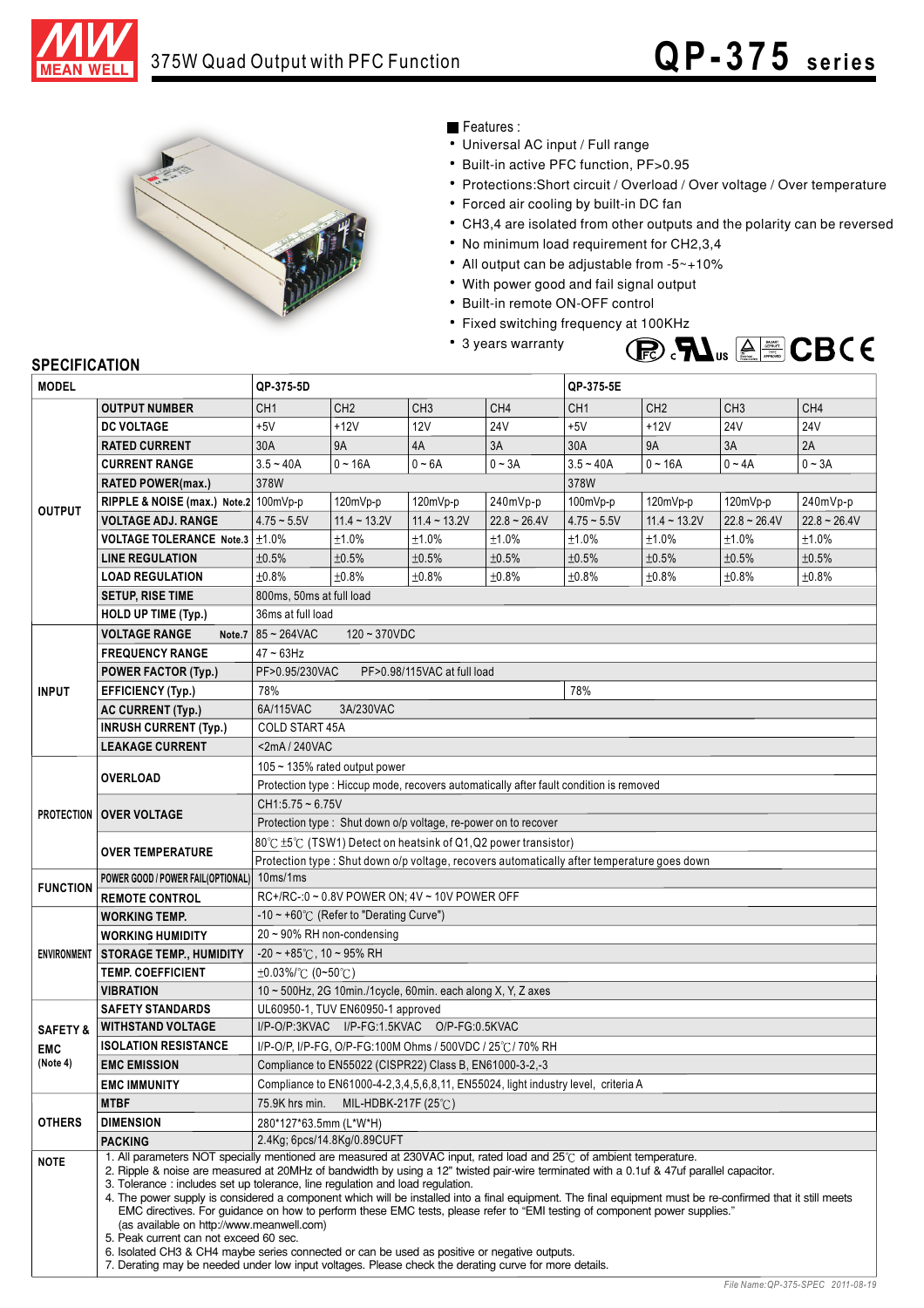

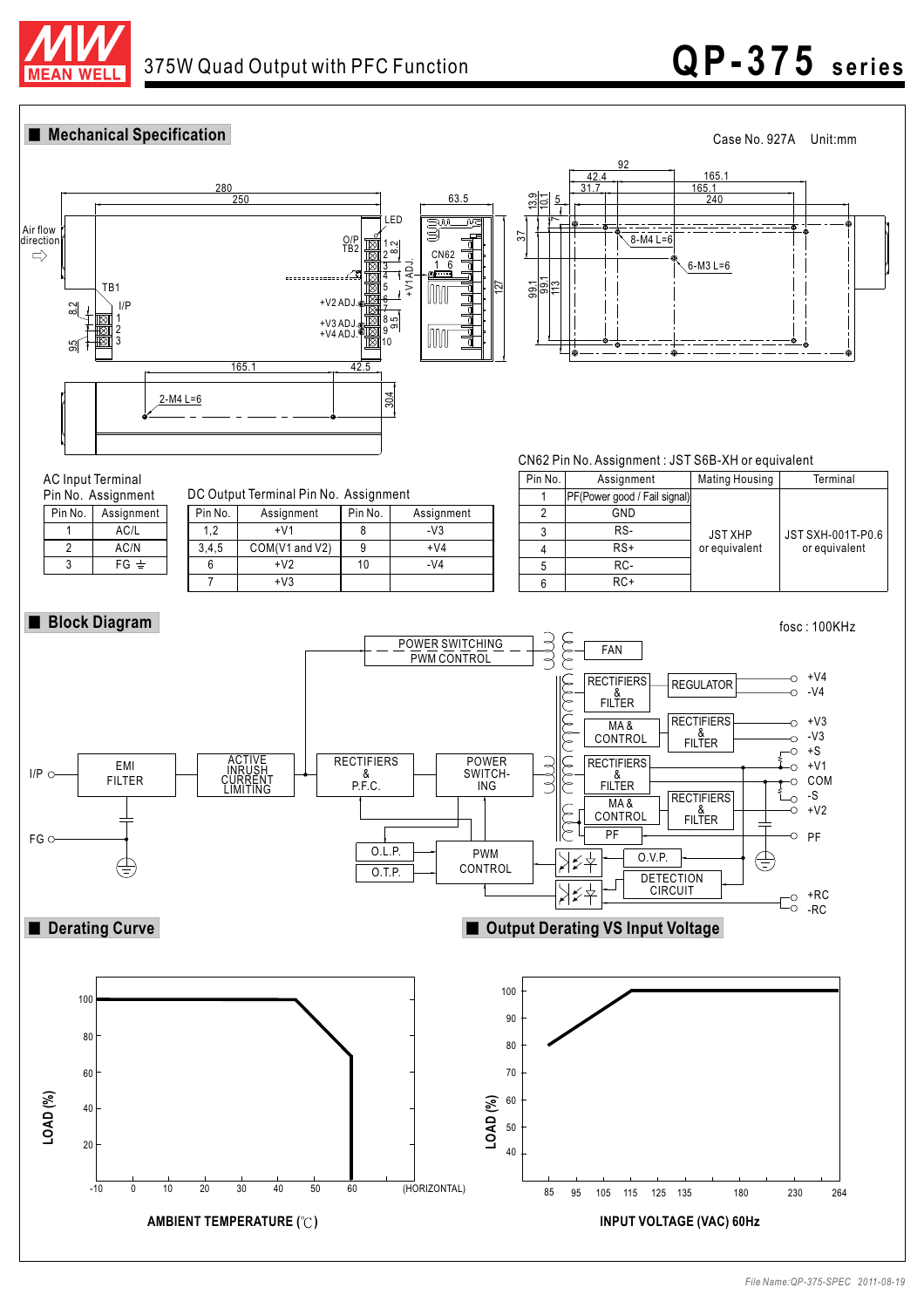



## Features :

- Universal AC input / Full range
- Built-in active PFC function, PF>0.95
- Protections: Short circuit / Overload / Over voltage / Over temperature
- Forced air cooling by built-in DC fan
- CH3,4 are isolated from other outputs and the polarity can be reversed
- No minimum load requirement for CH2,3,4
- All output can be adjustable from -5~+10%
- With power good and fail signal output
- Built-in remote ON-OFF control
- Fixed switching frequency at 100KHz
- 3 years warranty



# **SPECIFICATION**

| <b>MODEL</b>                                                                                                               |                                                                                                                                                                                                                                                                                                                                                                                                                                                                                                                                                                                                                                                                                                                                                                                                                                                                                                                                                     | QP-375-24B                                                                                  |                             |                 |                 | QP-375-24C      |                 |                 |                 |  |  |  |  |
|----------------------------------------------------------------------------------------------------------------------------|-----------------------------------------------------------------------------------------------------------------------------------------------------------------------------------------------------------------------------------------------------------------------------------------------------------------------------------------------------------------------------------------------------------------------------------------------------------------------------------------------------------------------------------------------------------------------------------------------------------------------------------------------------------------------------------------------------------------------------------------------------------------------------------------------------------------------------------------------------------------------------------------------------------------------------------------------------|---------------------------------------------------------------------------------------------|-----------------------------|-----------------|-----------------|-----------------|-----------------|-----------------|-----------------|--|--|--|--|
|                                                                                                                            | <b>OUTPUT NUMBER</b>                                                                                                                                                                                                                                                                                                                                                                                                                                                                                                                                                                                                                                                                                                                                                                                                                                                                                                                                | CH <sub>1</sub>                                                                             | CH <sub>2</sub>             | CH <sub>3</sub> | CH <sub>4</sub> | CH <sub>1</sub> | CH <sub>2</sub> | CH <sub>3</sub> | CH <sub>4</sub> |  |  |  |  |
|                                                                                                                            | <b>DC VOLTAGE</b>                                                                                                                                                                                                                                                                                                                                                                                                                                                                                                                                                                                                                                                                                                                                                                                                                                                                                                                                   | $+24V$                                                                                      | $+5V$                       | <b>12V</b>      | 12V             | $+24V$          | $+5V$           | 15V             | <b>15V</b>      |  |  |  |  |
|                                                                                                                            | <b>RATED CURRENT</b>                                                                                                                                                                                                                                                                                                                                                                                                                                                                                                                                                                                                                                                                                                                                                                                                                                                                                                                                | 10A                                                                                         | 10A                         | 4A              | 4A              | 10A             | 10A             | 4A              | 4A              |  |  |  |  |
|                                                                                                                            | <b>CURRENT RANGE</b>                                                                                                                                                                                                                                                                                                                                                                                                                                                                                                                                                                                                                                                                                                                                                                                                                                                                                                                                | $1 - 10A$                                                                                   | $0 - 16A$                   | $0 - 4A$        | $0 - 4A$        | $1 - 10A$       | $0 - 10A$       | $0 - 4A$        | $0 - 4A$        |  |  |  |  |
|                                                                                                                            | <b>RATED POWER(max.)</b>                                                                                                                                                                                                                                                                                                                                                                                                                                                                                                                                                                                                                                                                                                                                                                                                                                                                                                                            | 386W<br>410W                                                                                |                             |                 |                 |                 |                 |                 |                 |  |  |  |  |
|                                                                                                                            | RIPPLE & NOISE (max.) Note.2 240mVp-p                                                                                                                                                                                                                                                                                                                                                                                                                                                                                                                                                                                                                                                                                                                                                                                                                                                                                                               |                                                                                             | 50mVp-p                     | 120mVp-p        | 120mVp-p        | 240mVp-p        | 50mVp-p         | 150mVp-p        | 150mVp-p        |  |  |  |  |
|                                                                                                                            | <b>VOLTAGE ADJ. RANGE</b>                                                                                                                                                                                                                                                                                                                                                                                                                                                                                                                                                                                                                                                                                                                                                                                                                                                                                                                           | $21.6 - 26.4V$                                                                              | $4.5 - 5.5V$                | $10.8 - 13.2V$  | $10.8 - 13.2V$  | $21.6 - 26.4V$  | $4.5 - 5.5V$    | $13.5 - 16.5V$  | $13.5 - 16.5V$  |  |  |  |  |
| <b>OUTPUT</b><br><b>INPUT</b><br><b>FUNCTION</b><br><b>SAFETY &amp;</b><br><b>EMC</b><br>(Note 4)<br><b>OTHERS</b><br>NOTE | <b>VOLTAGE TOLERANCE Note.3</b>                                                                                                                                                                                                                                                                                                                                                                                                                                                                                                                                                                                                                                                                                                                                                                                                                                                                                                                     | $\pm 1.0\%$                                                                                 | ±1.0%                       | ±1.0%           | ±1.0%           | ±1.0%           | ±1.0%           | ±1.0%           | ±1.0%           |  |  |  |  |
|                                                                                                                            | <b>LINE REGULATION</b>                                                                                                                                                                                                                                                                                                                                                                                                                                                                                                                                                                                                                                                                                                                                                                                                                                                                                                                              | ±0.5%                                                                                       | ±0.5%                       | ±0.5%           | ±0.5%           | ±0.5%           | ±0.5%           | ±0.5%           | ±0.5%           |  |  |  |  |
|                                                                                                                            | <b>LOAD REGULATION</b>                                                                                                                                                                                                                                                                                                                                                                                                                                                                                                                                                                                                                                                                                                                                                                                                                                                                                                                              | ±0.8%                                                                                       | ±0.8%                       | ±0.8%           | ±0.8%           | ±0.8%           | ±0.8%           | ±0.8%           | ±0.8%           |  |  |  |  |
|                                                                                                                            | <b>SETUP, RISE TIME</b>                                                                                                                                                                                                                                                                                                                                                                                                                                                                                                                                                                                                                                                                                                                                                                                                                                                                                                                             | 800ms, 50ms at full load                                                                    |                             |                 |                 |                 |                 |                 |                 |  |  |  |  |
|                                                                                                                            | <b>HOLD UP TIME (Typ.)</b>                                                                                                                                                                                                                                                                                                                                                                                                                                                                                                                                                                                                                                                                                                                                                                                                                                                                                                                          | 36ms at full load                                                                           |                             |                 |                 |                 |                 |                 |                 |  |  |  |  |
|                                                                                                                            | <b>VOLTAGE RANGE</b><br>Note.7                                                                                                                                                                                                                                                                                                                                                                                                                                                                                                                                                                                                                                                                                                                                                                                                                                                                                                                      | 85~264VAC                                                                                   | $120 - 370VDC$              |                 |                 |                 |                 |                 |                 |  |  |  |  |
|                                                                                                                            | <b>FREQUENCY RANGE</b>                                                                                                                                                                                                                                                                                                                                                                                                                                                                                                                                                                                                                                                                                                                                                                                                                                                                                                                              | $47 - 63$ Hz                                                                                |                             |                 |                 |                 |                 |                 |                 |  |  |  |  |
|                                                                                                                            | <b>POWER FACTOR (Typ.)</b>                                                                                                                                                                                                                                                                                                                                                                                                                                                                                                                                                                                                                                                                                                                                                                                                                                                                                                                          | PF>0.95/230VAC<br>PF>0.98/115VAC at full load                                               |                             |                 |                 |                 |                 |                 |                 |  |  |  |  |
|                                                                                                                            | <b>EFFICIENCY (Typ.)</b>                                                                                                                                                                                                                                                                                                                                                                                                                                                                                                                                                                                                                                                                                                                                                                                                                                                                                                                            | 78%                                                                                         |                             |                 |                 | 80%             |                 |                 |                 |  |  |  |  |
|                                                                                                                            | AC CURRENT (Typ.)                                                                                                                                                                                                                                                                                                                                                                                                                                                                                                                                                                                                                                                                                                                                                                                                                                                                                                                                   | 6A/115VAC<br>3A/230VAC                                                                      |                             |                 |                 |                 |                 |                 |                 |  |  |  |  |
|                                                                                                                            | <b>INRUSH CURRENT (Typ.)</b>                                                                                                                                                                                                                                                                                                                                                                                                                                                                                                                                                                                                                                                                                                                                                                                                                                                                                                                        | <b>COLD START 45A</b>                                                                       |                             |                 |                 |                 |                 |                 |                 |  |  |  |  |
|                                                                                                                            | <b>LEAKAGE CURRENT</b>                                                                                                                                                                                                                                                                                                                                                                                                                                                                                                                                                                                                                                                                                                                                                                                                                                                                                                                              | <2mA/240VAC                                                                                 |                             |                 |                 |                 |                 |                 |                 |  |  |  |  |
|                                                                                                                            | <b>OVERLOAD</b>                                                                                                                                                                                                                                                                                                                                                                                                                                                                                                                                                                                                                                                                                                                                                                                                                                                                                                                                     | 105 ~ 135% rated output power                                                               |                             |                 |                 |                 |                 |                 |                 |  |  |  |  |
|                                                                                                                            |                                                                                                                                                                                                                                                                                                                                                                                                                                                                                                                                                                                                                                                                                                                                                                                                                                                                                                                                                     | Protection type : Hiccup mode, recovers automatically after condition is removed            |                             |                 |                 |                 |                 |                 |                 |  |  |  |  |
|                                                                                                                            | PROTECTION   OVER VOLTAGE                                                                                                                                                                                                                                                                                                                                                                                                                                                                                                                                                                                                                                                                                                                                                                                                                                                                                                                           | $CH1:27.6 \sim 32.4V$                                                                       |                             |                 |                 |                 |                 |                 |                 |  |  |  |  |
|                                                                                                                            |                                                                                                                                                                                                                                                                                                                                                                                                                                                                                                                                                                                                                                                                                                                                                                                                                                                                                                                                                     | Protection type: Shut down o/p voltage, re-power on to recover                              |                             |                 |                 |                 |                 |                 |                 |  |  |  |  |
|                                                                                                                            |                                                                                                                                                                                                                                                                                                                                                                                                                                                                                                                                                                                                                                                                                                                                                                                                                                                                                                                                                     | 80℃ ±5℃ (TSW1) Detect on heatsink of Q1, Q2 power transistor)                               |                             |                 |                 |                 |                 |                 |                 |  |  |  |  |
|                                                                                                                            | <b>OVER TEMPERATURE</b>                                                                                                                                                                                                                                                                                                                                                                                                                                                                                                                                                                                                                                                                                                                                                                                                                                                                                                                             | Protection type : Shut down o/p voltage, recovers automatically after temperature goes down |                             |                 |                 |                 |                 |                 |                 |  |  |  |  |
|                                                                                                                            | POWER GOOD / POWER FAIL(OPTIONAL)                                                                                                                                                                                                                                                                                                                                                                                                                                                                                                                                                                                                                                                                                                                                                                                                                                                                                                                   | 10ms/1ms                                                                                    |                             |                 |                 |                 |                 |                 |                 |  |  |  |  |
| RC+/RC-: 0 ~ 0.8V POWER ON; 4V ~ 10V POWER OFF<br><b>REMOTE CONTROL</b>                                                    |                                                                                                                                                                                                                                                                                                                                                                                                                                                                                                                                                                                                                                                                                                                                                                                                                                                                                                                                                     |                                                                                             |                             |                 |                 |                 |                 |                 |                 |  |  |  |  |
|                                                                                                                            | <b>WORKING TEMP.</b>                                                                                                                                                                                                                                                                                                                                                                                                                                                                                                                                                                                                                                                                                                                                                                                                                                                                                                                                | -10 ~ +60° $\mathrm{C}$ (Refer to "Derating Curve")                                         |                             |                 |                 |                 |                 |                 |                 |  |  |  |  |
|                                                                                                                            | <b>WORKING HUMIDITY</b>                                                                                                                                                                                                                                                                                                                                                                                                                                                                                                                                                                                                                                                                                                                                                                                                                                                                                                                             | $20 \sim 90\%$ RH non-condensing                                                            |                             |                 |                 |                 |                 |                 |                 |  |  |  |  |
| <b>ENVIRONMENT</b>                                                                                                         | <b>STORAGE TEMP., HUMIDITY</b>                                                                                                                                                                                                                                                                                                                                                                                                                                                                                                                                                                                                                                                                                                                                                                                                                                                                                                                      | $-20 \sim +85^{\circ}$ C, 10 ~ 95% RH                                                       |                             |                 |                 |                 |                 |                 |                 |  |  |  |  |
|                                                                                                                            | <b>TEMP. COEFFICIENT</b>                                                                                                                                                                                                                                                                                                                                                                                                                                                                                                                                                                                                                                                                                                                                                                                                                                                                                                                            | $\pm 0.03\%$ /°C (0~50°C)                                                                   |                             |                 |                 |                 |                 |                 |                 |  |  |  |  |
|                                                                                                                            | <b>VIBRATION</b>                                                                                                                                                                                                                                                                                                                                                                                                                                                                                                                                                                                                                                                                                                                                                                                                                                                                                                                                    | 10 ~ 500Hz, 2G 10min./1cycle, 60min. each along X, Y, Z axes                                |                             |                 |                 |                 |                 |                 |                 |  |  |  |  |
|                                                                                                                            | <b>SAFETY STANDARDS</b>                                                                                                                                                                                                                                                                                                                                                                                                                                                                                                                                                                                                                                                                                                                                                                                                                                                                                                                             | UL60950-1, TUV EN60950-1 approved                                                           |                             |                 |                 |                 |                 |                 |                 |  |  |  |  |
|                                                                                                                            | <b>WITHSTAND VOLTAGE</b>                                                                                                                                                                                                                                                                                                                                                                                                                                                                                                                                                                                                                                                                                                                                                                                                                                                                                                                            | I/P-O/P:3KVAC I/P-FG:1.5KVAC O/P-FG:0.5KVAC                                                 |                             |                 |                 |                 |                 |                 |                 |  |  |  |  |
|                                                                                                                            | <b>ISOLATION RESISTANCE</b>                                                                                                                                                                                                                                                                                                                                                                                                                                                                                                                                                                                                                                                                                                                                                                                                                                                                                                                         | I/P-O/P, I/P-FG, O/P-FG:100M Ohms / 500VDC / 25°C / 70% RH                                  |                             |                 |                 |                 |                 |                 |                 |  |  |  |  |
|                                                                                                                            | <b>EMC EMISSION</b>                                                                                                                                                                                                                                                                                                                                                                                                                                                                                                                                                                                                                                                                                                                                                                                                                                                                                                                                 | Compliance to EN55022 (CISPR22) Class B, EN61000-3-2,-3                                     |                             |                 |                 |                 |                 |                 |                 |  |  |  |  |
|                                                                                                                            | <b>EMC IMMUNITY</b>                                                                                                                                                                                                                                                                                                                                                                                                                                                                                                                                                                                                                                                                                                                                                                                                                                                                                                                                 | Compliance to EN61000-4-2, 3, 4, 5, 6, 8, 11, EN55024, light industry level, criteria A     |                             |                 |                 |                 |                 |                 |                 |  |  |  |  |
|                                                                                                                            | <b>MTBF</b>                                                                                                                                                                                                                                                                                                                                                                                                                                                                                                                                                                                                                                                                                                                                                                                                                                                                                                                                         | 75.9K hrs min.<br>MIL-HDBK-217F (25 $\degree$ C)                                            |                             |                 |                 |                 |                 |                 |                 |  |  |  |  |
|                                                                                                                            | <b>DIMENSION</b>                                                                                                                                                                                                                                                                                                                                                                                                                                                                                                                                                                                                                                                                                                                                                                                                                                                                                                                                    | 280*127*63.5mm (L*W*H)                                                                      |                             |                 |                 |                 |                 |                 |                 |  |  |  |  |
|                                                                                                                            | <b>PACKING</b>                                                                                                                                                                                                                                                                                                                                                                                                                                                                                                                                                                                                                                                                                                                                                                                                                                                                                                                                      |                                                                                             | 2.4Kg; 6pcs/14.8Kg/0.89CUFT |                 |                 |                 |                 |                 |                 |  |  |  |  |
|                                                                                                                            | 1. All parameters NOT specially mentioned are measured at 230VAC input, rated load and $25\degree$ of ambient temperature.<br>2. Ripple & noise are measured at 20MHz of bandwidth by using a 12" twisted pair-wire terminated with a 0.1uf & 47uf parallel capacitor.<br>3. Tolerance: includes set up tolerance, line regulation and load regulation.<br>4. The power supply is considered a component which will be installed into a final equipment. The final equipment must be re-confirmed that it still meets<br>EMC directives. For guidance on how to perform these EMC tests, please refer to "EMI testing of component power supplies."<br>(as available on http://www.meanwell.com)<br>5. Peak current can not exceed 60 sec.<br>6. Isolated CH3 & CH4 maybe series connected or can be used as positive or negative outputs.<br>7. Derating may be needed under low input voltages. Please check the derating curve for more details. |                                                                                             |                             |                 |                 |                 |                 |                 |                 |  |  |  |  |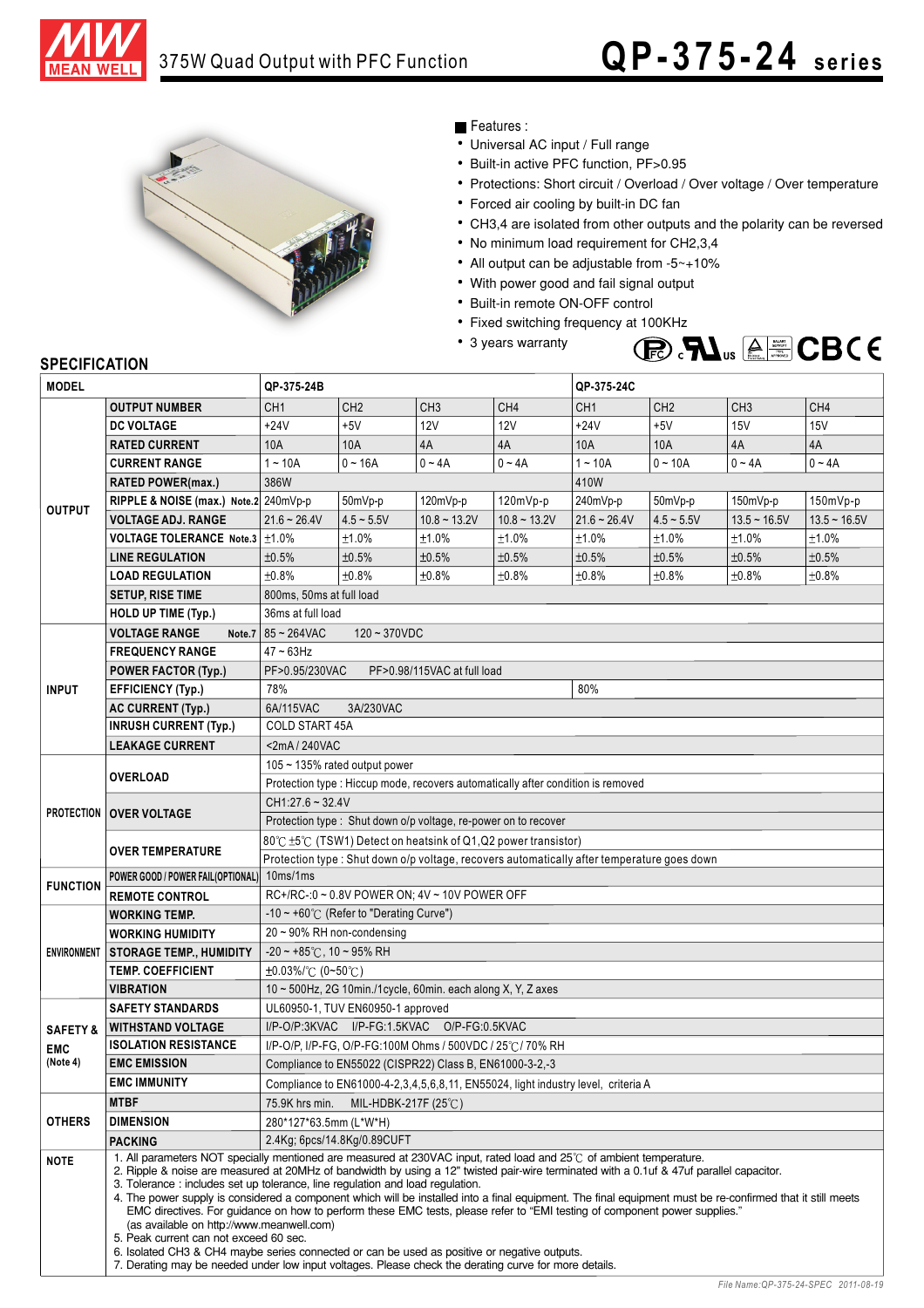

# 375W Quad Output with PFC Function **Q P-375-24 s e ri e s**

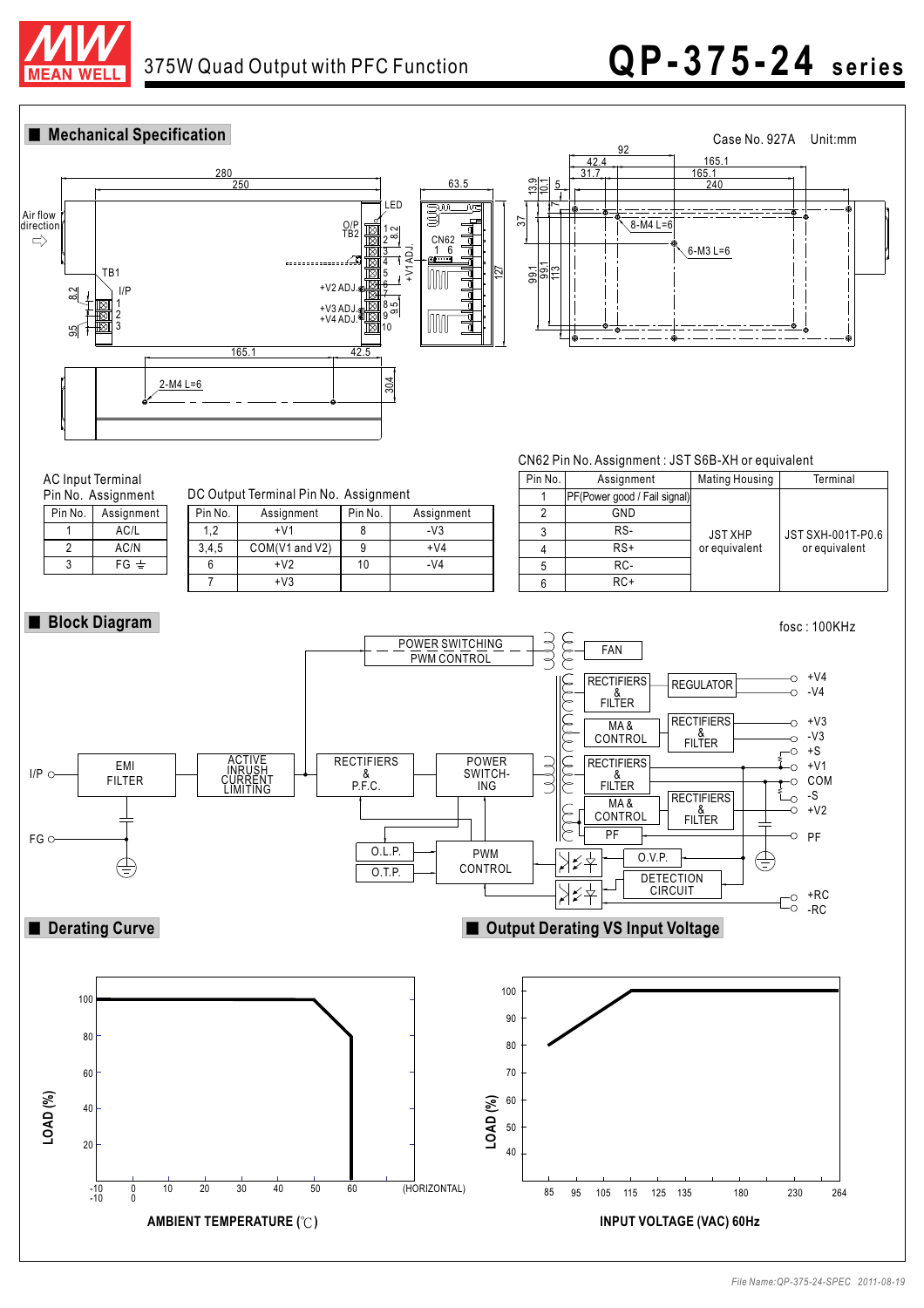

**Mechanical Specification**



 $FG \neq$ 

3



7

3,4,5 COM(V1 and V2) | 9 | +V4 6 | +V2 | 10 | -V4

+V3

# ■ Derating Curve **■ Output Derating VS Input Voltage**

RC-RC+ or equivalent

5 6



or equivalent